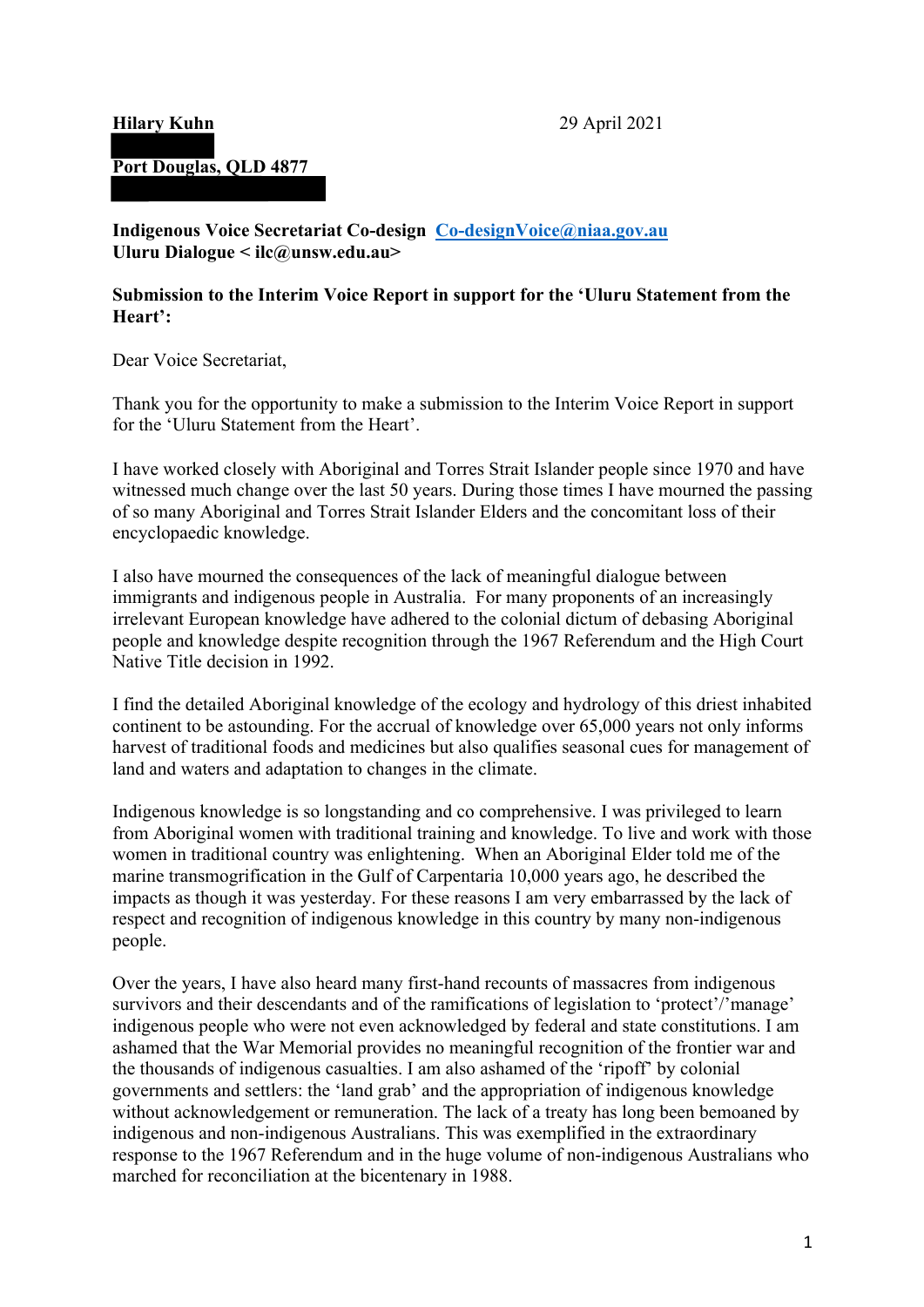behind to focus on new pathways that overcome conflicts of the past. Given the profound impacts of British colonisation and European settlement on indigenous people and their country in Australia, I am constantly impressed how indigenous people armed with the fortitude of their traditional cultural heritage manage to leave bitterness

In my mind, this is the thrust of the 'Uluru Statement from the Heart' that invites all Australians 'to walk with us to a better Australia':

The Uluru Statement is an invitation to the Australian people to work with First Nations people to create a better future. It is a gift: a strategic roadmap to peace, where First Nations peoples take a rightful place in our own land. It is a moment where all Australians can come together to realise our nation's true potential.

This roadmap, set out in the Uluru Statement, is Voice, Treaty and Truth. The path to a better Australia. But we need your voice to get there. We need you, your family, friends, organisations, and communities to rally together and to help us make this a reality. The time is now.

#### **I welcome this invitation and extend my support.**

The Uluru Statement from the Heart calls for **Constitutional Change** 'to enshrine a First Nations Voice in the Australian Constitution that would empower Aboriginal and Torres Strait Islander people':

 struggle – Makarrata. We are the Uluru Dialogue. A Voice to Parliament enshrined in the Constitution. A First Nations Voice, protected by the Constitution, will mean that agreement-making and truth-telling can finally be done on equal terms. With Voice, we can begin the journey of coming together after a

## **I fully support this proposal.**

The Uluru Statement from the Heart also calls for **Legislative Change** that

involves the establishment of a Makarrata Commission. The Makarrata Commission would supervise a process of agreement-making with Australian governments.

## **I fully support this proposal.**

The Uluru Statement from the Heart calls for a **Makarrata Commission** that

would also oversee a process of truth-telling about Australia's history and colonisation.

## **I fully support this proposal.**

 It is now almost four years since the issue of the Uluru Statement from the Heart to the Australian people. When the Uluru Statement from the Heart was delivered to the federal government of Australia, there was no response.